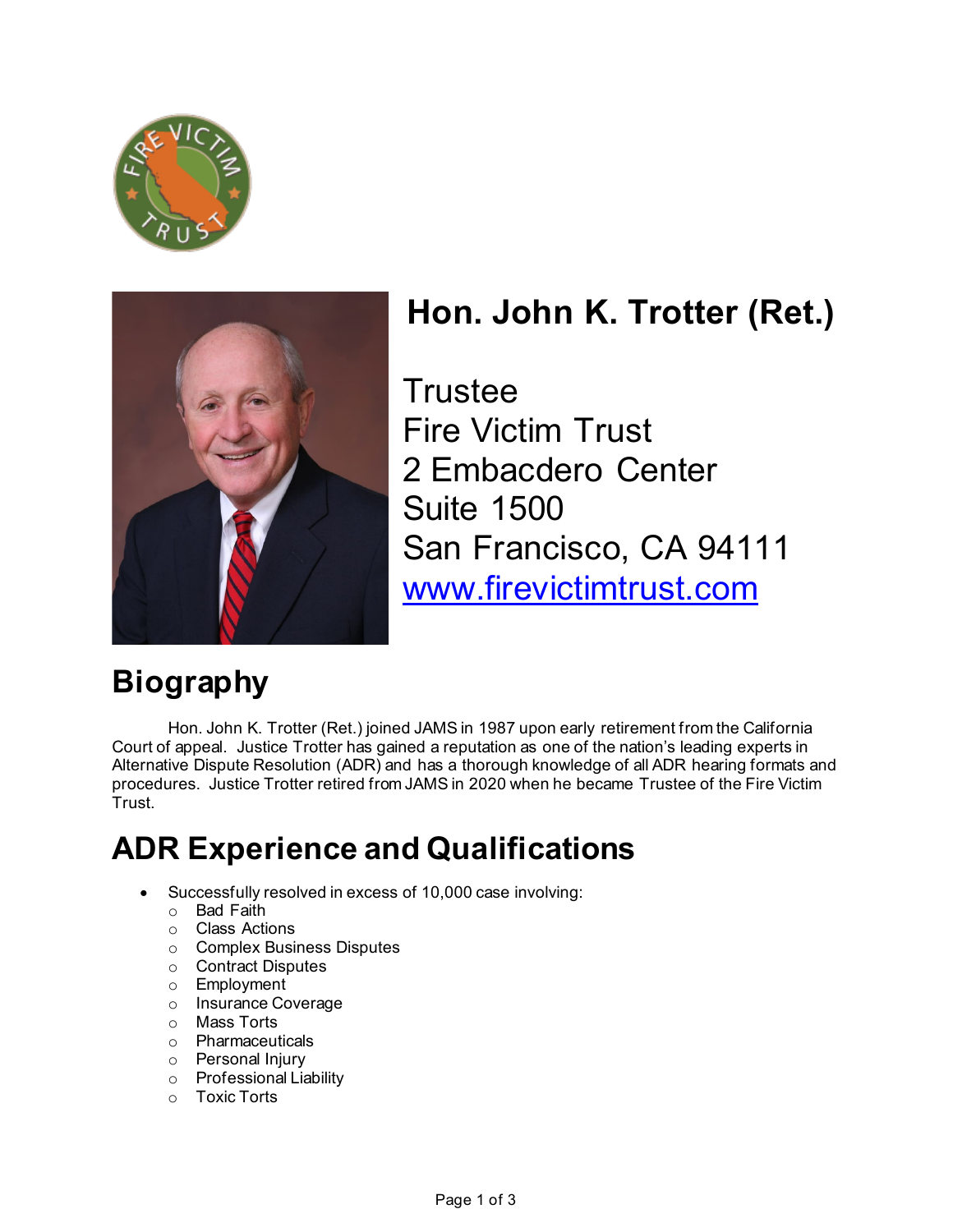- Served as a Special Master in several Multi District Litigation Pharmaceutical matters including Zyprexa I, Zyprexa II, Baycol, Rezulin, Vioxx, and other complex cases in both Federal and State court supervising the claims and payment to thousands of plaintiffs in each litigation
- Served as Special Master in the Toyota Sudden Acceleration case
- Supervised the resolution of all the victims' claims arising out of the 2007 San Diego fires Authored many significant and far reaching opinions while on the Court of Appeal
- Served on the Law and Motion, Settlement Conference, and Civil Trial Court calendars of the Orange County Superior Court
- Specialized in civil litigation and tried in excess of 100 jury trials in State and Federal Court while in private practice

#### **Honors, Memberships, and Professional Activities**

- Recognized as Best Lawyers, *Best Lawyers*
- Most Influential Attorney in ADR, *National Law Journal*
- Recognized as a Top Master, *Daily Journal*
- Orange County Mediation Lawyer of the Year, *Best Lawyers*
- Orange County ADR Lawyer of the Year, *Best Lawyers*
- Lifetime Achievement Award for his distinguished career as an attorney, judge, and major contributor to the advancement of ADR, Orange County Trial Lawyers Association
- Recognized as a Best Lawyer, Alternative Dispute Resolution Category, *Best Lawyers in America*
- "Appellate Justice of the Year" Award, California Trial Lawyers Association "Justice of the Year Award", Los Angeles Trial Lawyers Association
- "Franklin G. West" Award, Lifetime Achievement Award, Orange County Bar Association "Award of Appreciation", Mexican-American Bar Association
- Founding President, Robert A. Banyard Inns of Court Past President, Orange County Bar Association
- Past President, American Board of Trial Advocates Disciplinary Hearing Officer, California State Bar Association
- Faculty Member: College of Trial Advocacy, National Institute of Trial Advocacy
- Taught Negotiation and Mediation Techniques to judges, attorneys, and business people throughout California

#### **Background and Education**

- Associate Justice Pro Tem, California State Supreme Court
- Presiding Justice, California Court of Appeal, Fourth District, Division Three
- Associate Justice, California Court of Appeal, Fourth District, Division Two
- Judge, Orange County Superior Court
- Private practice
- LL.B., University of Southern California Law School
- B.A., University of Southern California
- Santa Monica City College
- U.S. Army, Serving in Korea and Hawaii, 25<sup>th</sup> Infantry Division, Honorable Discharge, Rank Staff Sergeant
- Loyola Marymount University